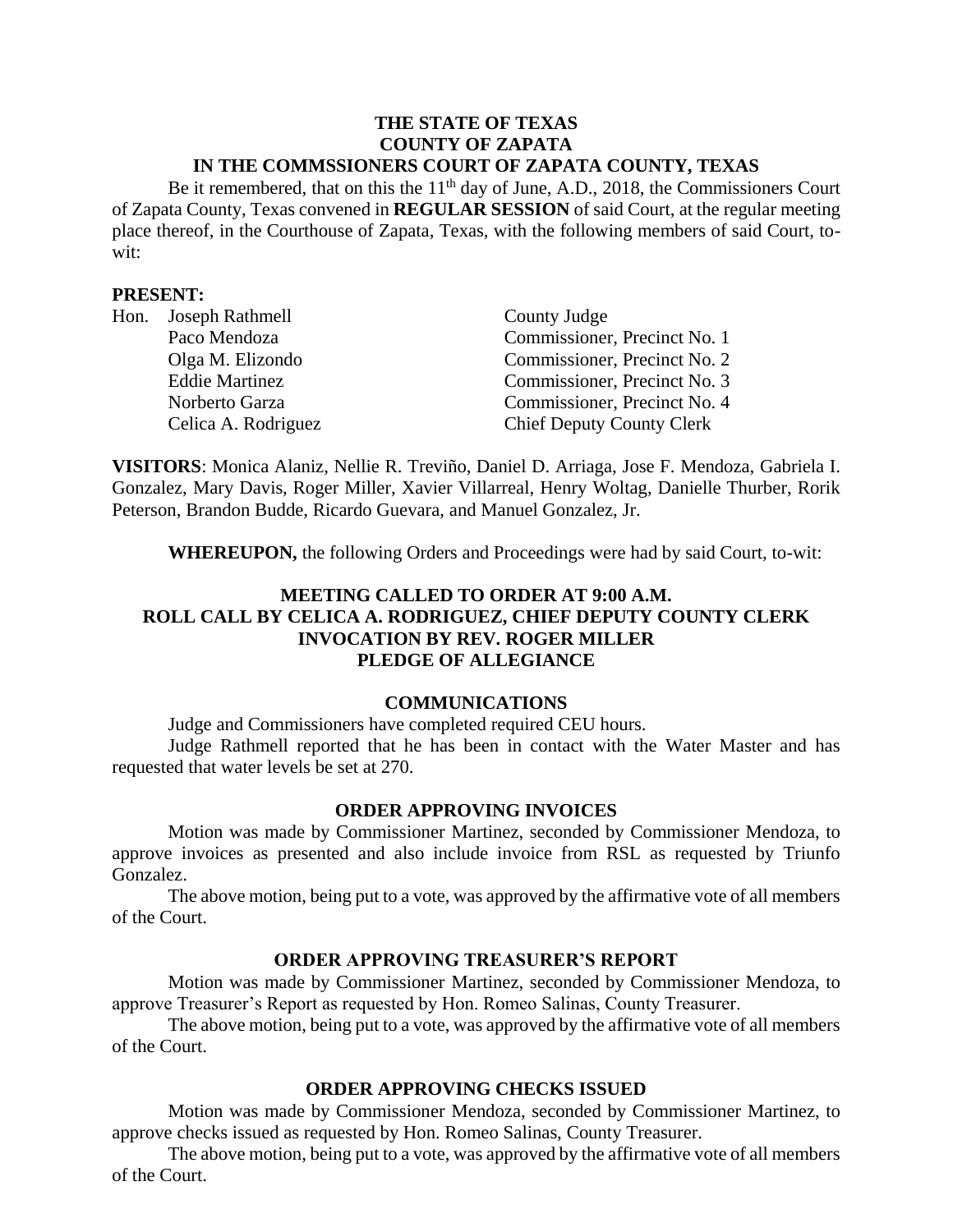## **TAX / ASSESSOR COLLECTOR'S REPORT**

Tax Assessor/Collector's office reported Hotel-Motel tax year-to-date collections up to \$65,541.83 and tax collections are at 85.14%.

## **ORDER APPROVING COMMITMENT BY ZAPATA COUNTY MAINTENANCE CREWS TO PARTNER WITH TXDOT TO UPKEEP TWO SCENIC OVERLOOK REST AREAS**

Motion was made by Commissioner Martinez, seconded by Commissioner Elizondo, approving commitment by Zapata County maintenance crews to partner with TxDot on the upkeep of two scenic overlook rest areas on U.S. Hwy 83 as requested by Hon. Joe Rathmell, County Judge.

The above motion, being put to a vote, was approved by the affirmative vote of all members of the Court.

#### **ORDER APPROVING TEMPORARY ASSISTANT FOR PERSONNEL DEPARTMENT**

Motion was made by Commissioner Martinez, seconded by Commissioner Mendoza, to approve to hire temporary assistant for the Personnel Department as requested by Hon. Joe Rathmell, County Judge.

The above motion, being put to a vote, was approved by the affirmative vote of all members of the Court.

## **ORDER APPROVING TRANSFER OF \$50,000 TO LINE ITEM 10-409-730 CONSULTING FEES**

Motion was made by Commissioner Mendoza, seconded by Commissioner Elizondo, to approve transfer of \$50,000 to line item 10-409-730, Consulting Fees as requested by Hon. Joe Rathmell, County Judge.

The above motion, being put to a vote, was approved by the affirmative vote of all members of the Court.

# **ORDER APPROVING PROFESSIONAL MEDICAL SERVICE AGREEMENT BETWEEN ZAPATA COUNTY SHERIFF'S OFFICE AND GILBERTO GARZA-LOZANO FOR INMATE MEDICAL SERVICES**

Motion was made by Commissioner Martinez, seconded by Commissioner Mendoza, to approve Professional Medical Service Agreement between Zapata County Sheriff's Office and Gilberto Garza-Lozano for inmate medical services as requested by Alonso M. Lopez, County Sheriff.

The above motion, being put to a vote, was approved by the affirmative vote of all members of the Court.

### **ORDER APPROVING AGREEMENT BETWEEN ZAPATA COUNTY AND ZAPATA COUNTY INDEPENDENT SCHOOL DISTRICT TO HOLD ELECTION FOR TRUSTEES FOR SCHOOL DISTRICT**

Motion was made by Commissioner Martinez, seconded by Commissioner Mendoza, to approve agreement between Zapata County and the Zapata County Independent School District to hold an election for the purpose of electing three trustees for said school district on November 6, 2018 as requested by Hon. Mary Jayne Villarreal-Bonoan, County Clerk.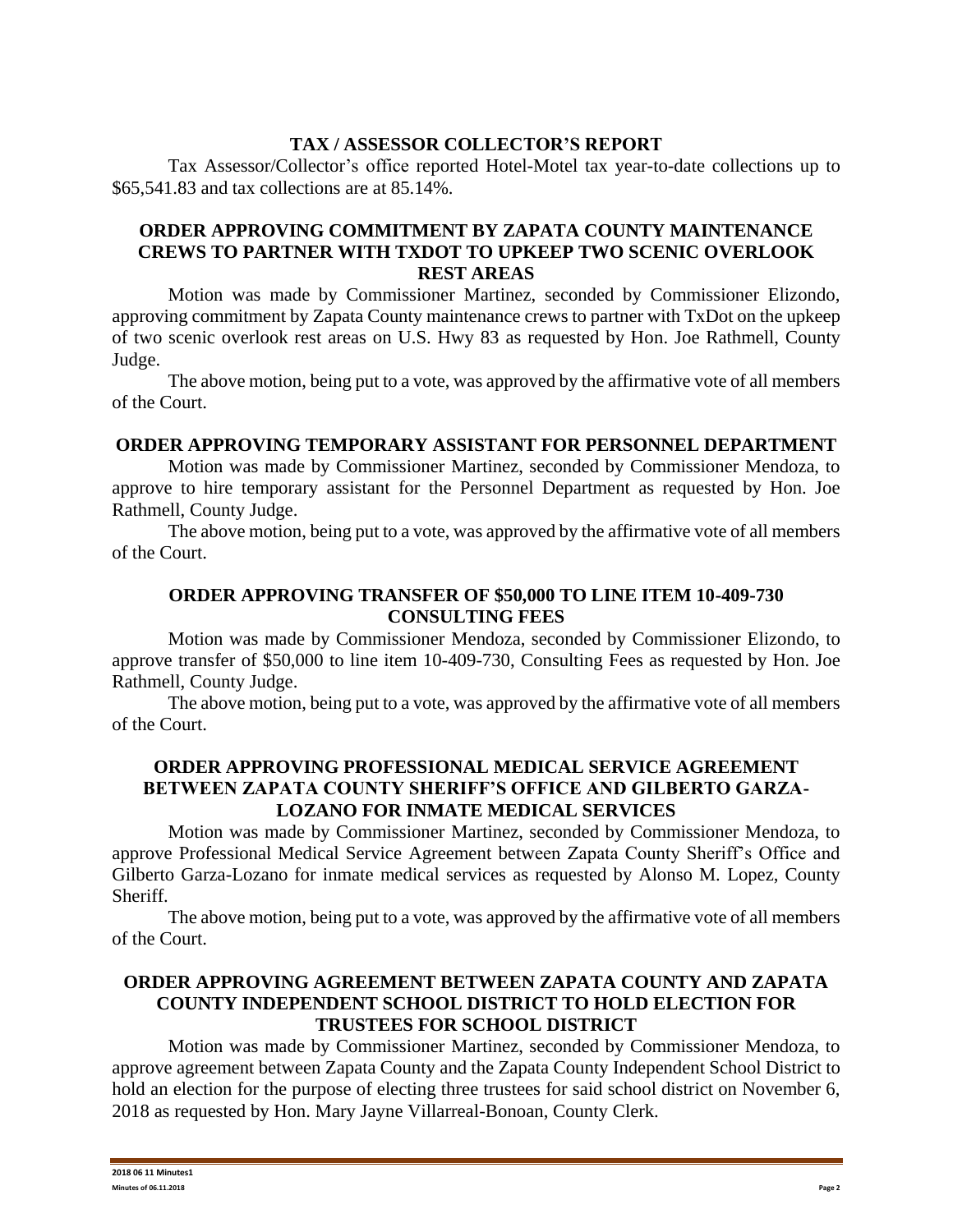The above motion, being put to a vote, was approved by the affirmative vote of all members of the Court.

#### **ORDER APPROVING 2018-2019 TAC-RISK MANAGEMNT POOL RENEWAL**

Motion was made by Commissioner Martinez, seconded by Commissioner Mendoza, to approve the 2018-2019 TAC-Risk Management Pool Renewal for auto, property, general liability, public official, law enforcement liability coverage as requested by Nellie R. Treviño, Personnel Director.

The above motion, being put to a vote, was approved by the affirmative vote of all members of the Court.

## **ORDER APPROVING INVOICES FOR SAN YGNACIO WATER PLANT TANK REPLACEMENT PROJECT AND STATUS REVIEW**

Motion was made by Commissioner Mendoza, seconded by Commissioner Martinez, to approve invoices for the San Ygnacio Water Plant tank replacement project in the amount of \$30,210.00 payable to Guzman-Juarez Backhoe Services and \$992.00 payable to Premier Engineering as requested by Manuel Gonzalez, Premier Engineering. The old tank at has been demolished and new tank has been installed.

The above motion, being put to a vote, was approved by the affirmative vote of all members of the Court.

# **ORDER APPROVING INVOICE FOR GOLF COURSE SEWER LINE REPLACEMENT PROJECT AND STATUS REVIEW**

Motion was made by Commissioner Mendoza, seconded by Commissioner Martinez, to approve invoice in the amount of \$3,225.00 payable to Premier Engineering for the Golf Course Sewer Line Replacement Project as requested by Manuel Gonzalez, Premier Engineering. Adjustments have been made and easements have been verified. They are proposing installation of a manhole.

The above motion, being put to a vote, was approved by the affirmative vote of all members of the Court.

# **ORDER APPROVING INVOICES FOR ZAPATA COUNTY WASTEWATER TREATMENT PLANT AND STATUS REVIEW**

Motion was made by Commissioner Mendoza, seconded by Commissioner Martinez, to approve invoices for the Zapata County Wastewater Treatment Plant as requested by Manuel Gonzalez, Premier Engineering. (No information provided.)

The above motion, being put to a vote, was approved by the affirmative vote of all members of the Court.

# **ORDER APPROVING INSTALLATION OF STOP SIGN**

Motion was made by Commissioner Martinez, seconded by Commissioner Mendoza, to approve the installation of stop sign at the following location:

a. Las Cruces Drive and 27<sup>th</sup> Avenue

as requested by Hon. Olga Elizondo, Commissioner Pct. 2.

The above motion, being put to a vote, was approved by the affirmative vote of all members of the Court.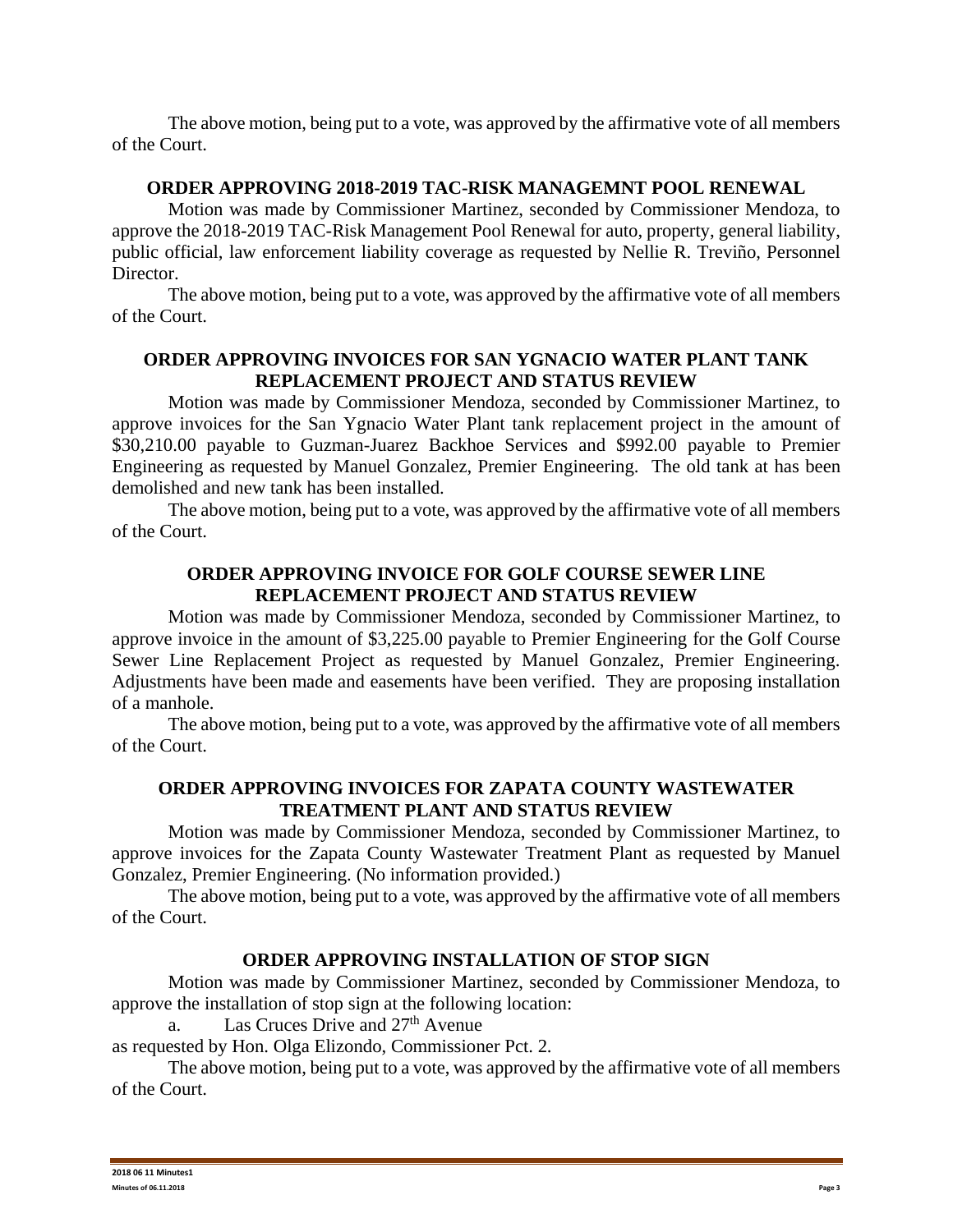#### **ORDER APPROVING LINE ITEM TRANSFER**

Motion was made by Commissioner Martinez, seconded by Commissioner Mendoza, to approve the following line item transfer to meet departmental needs:

|             | <b>DEPARTMENT</b>    | <b>LINE ITEM</b> | <b>FUND</b>                    | <b>AMOUNT</b> |
|-------------|----------------------|------------------|--------------------------------|---------------|
| <b>FROM</b> | Zapata Regional Jail | 10-567-391       | <b>Prisoner Supplies</b>       | \$2,500.00    |
| <b>TO</b>   | Zapata Regional Jail | 10-567-456       | <b>Equipment Maintenance</b>   | \$2,500.00    |
| <b>FROM</b> | Zapata Regional Jail | 10-567-392       | <b>Prisoner Medical Care</b>   | \$1,000.00    |
| <b>TO</b>   | Zapata Regional Jail | 10-567-456       | <b>Equipment Maintenance</b>   | \$1,000.00    |
| <b>FROM</b> | Zapata Regional Jail | 10-567-429       | <b>Prisoner Transportation</b> | \$1,000.00    |
| <b>TO</b>   | Zapata Regional Jail | 10-567-456       | <b>Equipment Maintenance</b>   | \$1,000.00    |
| <b>FROM</b> | Zapata Regional Jail | 10-567-454       | <b>Vehicle Maintenance</b>     | \$500.00      |
| <b>TO</b>   | Zapata Regional Jail | 10-567-456       | <b>Equipment Maintenance</b>   | \$500.00      |

as requested by Sheriff Alonso M. Lopez, County Sheriff.

The above motion, being put to a vote, was approved by the affirmative vote of all members of the Court.

## **MOTION WAS MADE BY COMMISSIONER MENDOZA, SECONDED BY COMMISSIONER MARTINEZ, TO ENTER INTO EXECUTIVE SESSION**

## **MOTION WAS MADE BY COMMISSIONER MARTINEZ, SECONDED BY COMMISSIONER MENDOZA, TO RETURN TO REGULAR SESSION**

# **NO ACTION WAS TAKEN ON THE FOLLOWING ITEMS DISCUSSED IN EXECUTIVE SESSION**

19./23 to amend Amusement Redemption Machine Ordinance as requested by Hon. Paco Mendoza, Commissioner Pct. 1.

*Executive Session is requested pursuant to Texas Government Code Title 5, Subchapter D, Section 551.071, Consultation with Attorney.*

20./24 to discuss Chapter 312 abatement terms being proposed by Zapata County and feedback from the Applicant as requested by Brandon Budde, EDP Renewables and Ryan, LLC. *Executive Session is requested pursuant to Texas Government Code Title 5, Subchapter D, Section 551.071, Consultation with Attorney.*

#### **ADJOURN**

Motion to adjourn was made by Commissioner Martinez, seconded by Commissioner Elizondo, and being put to a vote, was approved by the affirmative vote of all members of the Court.